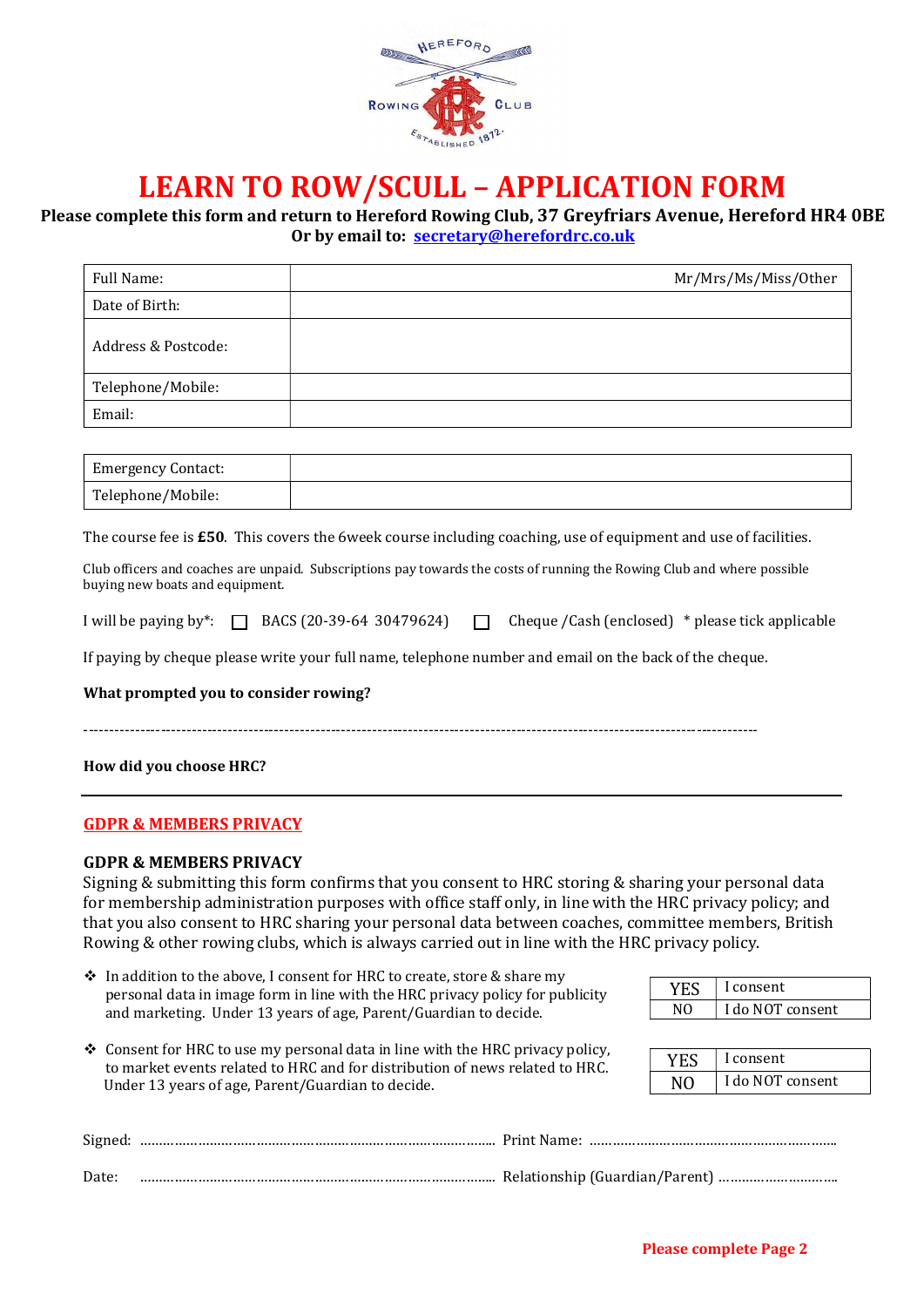## MEDICAL INFORMATION

Is the applicant in good health & not suffered from any serious illness, particularly epilepsy, rheumatic, congenital heart disease or aware of serious heart disease of an inherited type in the family? No / Yes

Does the applicant suffer from asthma? No / Yes<sup>\*</sup> - please give details of treatment / medication required

| Does the applicant suffer from any other allergy?<br>No / Yes - please give details |     |     |                                                                                        |                 |      |                                                                                                                                               |     |       |
|-------------------------------------------------------------------------------------|-----|-----|----------------------------------------------------------------------------------------|-----------------|------|-----------------------------------------------------------------------------------------------------------------------------------------------|-----|-------|
|                                                                                     |     |     | Any other medical conditions requiring treatment?                                      |                 |      | No/Yes - please give details                                                                                                                  |     |       |
|                                                                                     |     |     |                                                                                        |                 |      | Is the applicant on any form of prescribed medication? No /Yes - please give details of medication                                            |     |       |
|                                                                                     |     |     | Does the applicant have specific dietary requirements?                                 |                 |      | No / Yes - please give details                                                                                                                |     |       |
|                                                                                     |     |     |                                                                                        |                 |      | Do you have any special needs that our coaches should know about? No / Yes - please give details                                              |     |       |
|                                                                                     |     |     | (If in any doubt you should first consult a doctor)                                    |                 |      | Do you suffer from any known medical or physical condition that might affect you during physical exercise?<br>No / Yes - please give details  |     |       |
| the Club without delay.                                                             |     |     |                                                                                        |                 |      | Any change in either medical circumstances or home or emergency contact details should be notified to                                         |     |       |
|                                                                                     |     |     |                                                                                        |                 |      | <b>DECLARATION OF HEALTH &amp; SWIMMING ABILITY:</b> (delete "Yes" or "No" as appropriate)                                                    |     |       |
|                                                                                     |     |     | Are you a competent swimmer capable of swimming at least 100 metres in light clothing? |                 |      |                                                                                                                                               | Yes | No    |
|                                                                                     |     |     | How would you specify your current activity level? (please circle as appropriate)      |                 |      |                                                                                                                                               |     |       |
| Frequency:                                                                          | Nil |     | Very little                                                                            | Weekly exercise |      | 2-3 times/week                                                                                                                                |     | Daily |
| Intensity:                                                                          |     | Low |                                                                                        | Intermediate    | High |                                                                                                                                               |     |       |
|                                                                                     |     |     |                                                                                        |                 |      | <b>Health note:</b> Reaular exercise may include some risk, especially for those who have been sedentary. Refore beginning a reaular exercise |     |       |

Health note: Regular exercise may include some risk, especially for those who have been sedentary. Before beginning a regular exercise programme, you should consult your doctor if you are: over 40 and have not done any regular exercise for this past five years; smoke; have high blood pressure/cholesterol; have any signs/symptoms of any disease; experience chest pains/dizziness/loss of consciousness; are recovering from a serious illness or surgery; have a pacemaker or another implanted electronic device; have any other concerns about your ability to undertake regular exercise.

On completion of the course, you will have the opportunity to join as a member of Hereford Rowing Club. Full membership year runs from 1st April to 31st March and the Learn to Row payment received will be deducted from the appropriate fee due for the membership period up to 31 March.

If you are interested in joining as a member, please circle the rowing membership type you are interested in: -

Senior Rowing / County Senior Rowing / Student / Student Vacation / Junior Rowing / Coxing

(N.B. there is also Senior membership which is non-Rowing).